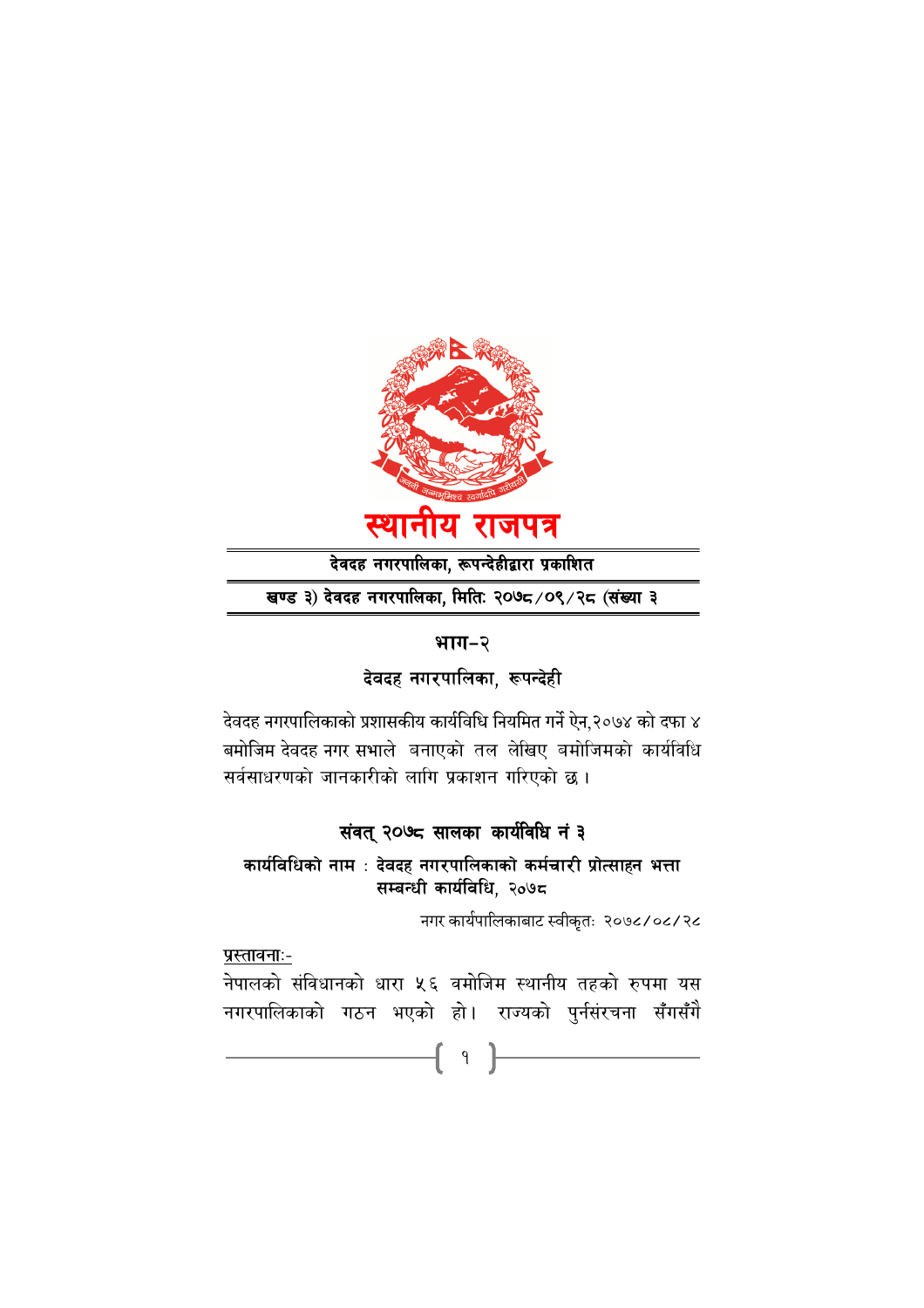स्थानीय तहका अधिकार र कार्यक्षेत्रमा व्यापकरुपमा वृद्धि भएको हालको सन्दर्भमा संविधानको मूलमर्म अनुरुप सीमित जनशक्तिको माध्यमवाट स्थानीय स्तरवाटे सेवाप्रवाह गर्न चुनौतीपूर्ण देखिन्छ । स्थानीय जनप्रतिनिधीहरुको नीतिगत निर्णयहरुलाई दुरतगतीमा कार्यान्वयनमा लेजान तथा स्थानीय सरकारलाई पुर्णरुपमा जनताप्रति उत्तरदायि वनाई सेवाप्रवाहलाई वुस्त दुरुस्त बनाउन कर्मचारीहरुको कार्यसम्पादन स्तरलाई उच्च राख्न जरुरी छ । नगरपालिकाको समृद्धि र विकासको लागि उच्च मनोवलयुक्त ईमान्दार र कर्तव्यनिष्ट कर्मचारीहरुको आवश्यकता पर्दछ। नगरपालिकामा उपलव्ध जनशक्तिलाई टिकाई राखका साथैँ प्रतिस्पर्धी रुपमा उच्च मनोवलका साथ काममा प्रेरित गर्नको लागि स्थानीय सरकार संचालनऐन. २०७४ को मर्म अनुरुप स्थानीय सरकार प्रति अपनत्वको भावना श्रृजना गराउने हेतुले स्थानीय सरकार संचालन ऐन, २०७४ को दफा १०२ को उपदफा २ को अधिकार क्षेत्र प्रयोग गरी देवदह नगरपालिकाले यो कार्यविधी जारी गरेको छ ।

#### संक्षिप्त नाम र प्रारम्भः-9.

- (क) यो कार्यविधीको नाम देवदह नगरपाालिकाको प्रोत्साहन भत्ता सम्वन्धी कार्यविधी, २०७८ रहने छ ।
- (ख) यो कार्यविधी मिति २०७८ श्रावण १ गते देखी लागु हुनेछ।
- परिभाषाः- बिषय वा प्रसंगले अर्को अर्थ नलागेमा यस कार्यविधिमा, २.

 $\{ \begin{array}{c} \rightarrow \end{array}$ 

(क) "स्थानीय तह" भन्नाले देवदह नगरपालिकालाई सम्झनु पर्दछ ।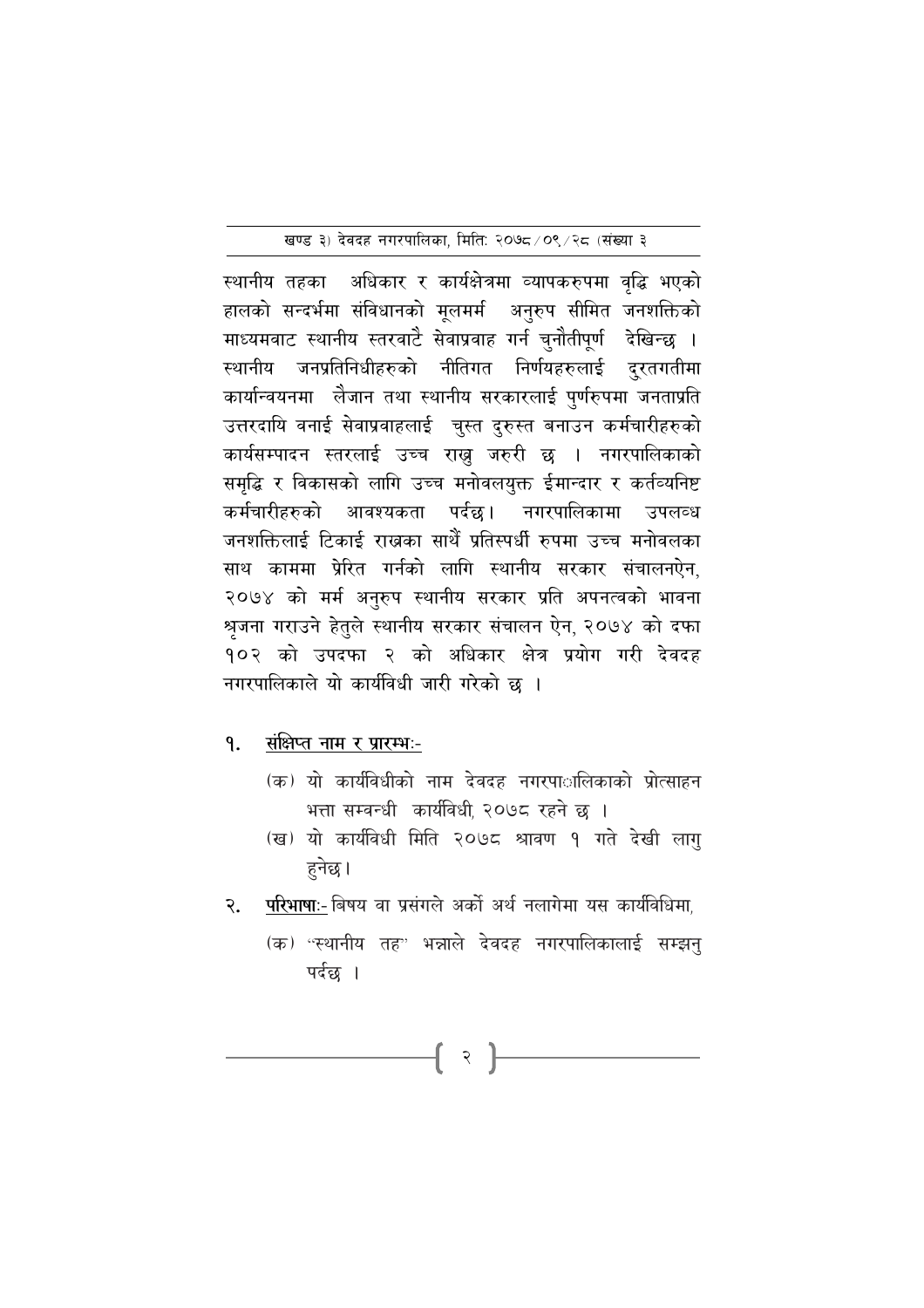- (ख) "नगरपालिका" भन्नाले देवदह नगरपालिका लगायत नगर कार्यपालिकालाई सम्झनु पर्दछ ।
- (ग) ''कार्यपालिका'' भन्नाले नगरपालिकाको देवदह कार्यपालिकाकालाई सम्झनु पर्दछ ।
- (घ) "कार्यालय" भन्नाले देवदह नगरपालिका, नगर कार्यपालिकाको कार्यालय सम्झनु पर्दछ ।
- (ङ) 'प्रमुख" भन्नाले देवदह नगरपालिकाको नगर प्रमुखलाई सम्झनु पर्दछ ।
- (च) "उप-प्रमुख" भन्नाले देवदह नगरपालिकाको नगर उप-प्रमुखलाई सम्झनु पर्दछ ।
- (छ) "प्रमुख प्रशासकीय अधिकृत" भन्नाले देवदह नगरपालिकाको प्रमुख प्रशासकीय अधिकृतलाई सम्झनु पर्दछ ।
- (ज) "कर्मचारी" भन्नाले देवदह नगरपालिकाको नगर सभाबाट स्वीकृत दरवन्दी भित्र रही देवदह नगरपालिका, नगर कार्यपालिकाको कार्यालय र वडा कार्यालयमा कार्यरत कर्मचारीलाई जनाउनेछ ।
- (झ) "पुनरावलोकनकर्ता" भन्नाले देवदह नगरपालिकाको प्रमुख प्रशासकीय अधिकृतलाई सम्झनु पर्दछ ।
- (ज) "सुपरिवेक्षक" भन्नाले शाखा प्रमुख (अन्य कर्मचारी भन्दा एक तह माथिको भए सम्बन्धित शाखा प्रमुख र शाखा प्रमुखको हकमा प्रमुख प्रशासकीय अधिकृत र वडा सचिव, वडा कार्यालय सहायक कर्मचारी, हलुका सवारी चालक, कार्यालय सहयोगी, नगर प्रहरी, चौकीदार, सुरक्षा गार्ड लगायत अन्य शाखा नखुलेको हकमा देवदह नगरपालिकाको प्रशासन शाखा प्रमुखलाई बुझिनेछ ।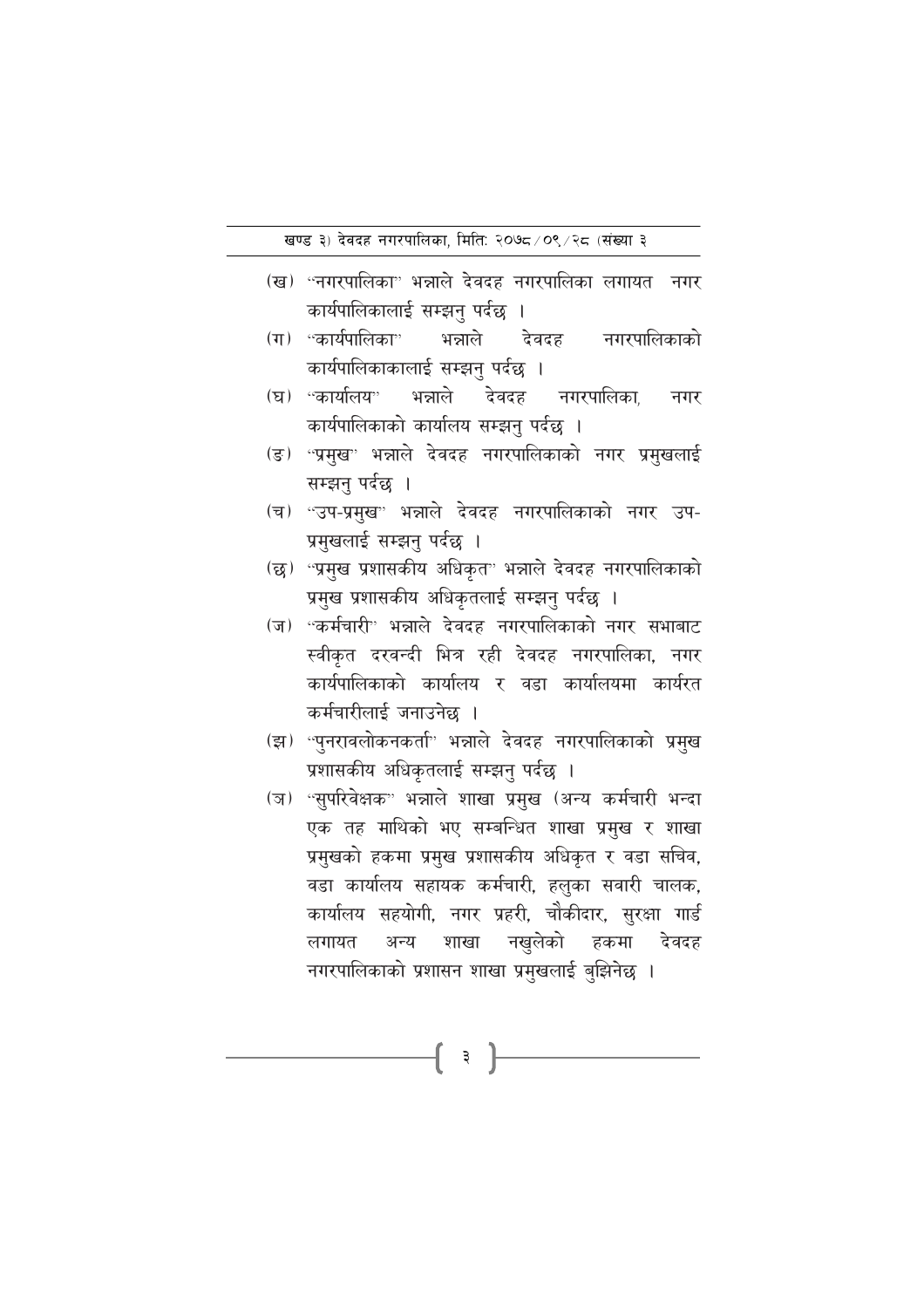- (ट) ''भत्ता'' भन्नाले यसै कार्यविधी बमोजिम तोकिएको कर्मचारीको खाइपाई आएको तलवको अनुपात बमोजिमको रकम बुझिनेछ ।
- भत्ता सम्वन्धी व्यवस्थाः- यो कार्यविधि बमोजिम् ३.
	- यस नगरपालिकाबाट स्थानीय भत्ता फिल्ड भत्ता तथा रासन ۹. खर्च पाउने कर्मचारीहरुको हकमा लागू हुने छैन ।
	- कुनै कर्मचारी महिनामा १५ दिनभन्दा वढी विदामा वसेमा २ उक्त अवधिको प्रोत्साहन भत्ता दामासाहीले कटाई भुक्तानी गरिनेछ ।
- <u>कार्यान्वयन तथा कार्यविधिः-</u>  $X_{\bullet}$ 
	- (क) यस कार्यविधि बमोजिम उपलब्ध हुने प्रोत्साहन भत्ता कार्यसम्पादनको मूल्याङ्कनका आधारमा खाइपाई आएको तलबको २० देखि ४० प्रतिशत सम्म हुनेछ ।
	- (ख) यस कार्यविधिले कुनै काम विशेषले कार्यालयमा कार्यालय समय भन्दा अतिरिक्त कार्यसम्पादन गर्ने कर्मचारीहरुलाई अर्थ मन्त्रालयको स्वीकृत दररेट बमोजिम खाजा तथा खाना भत्ता उपलव्ध गराउन सक्नेछ ।
	- (ग) प्रोत्साहन भत्ता मासिक रुपमा कार्यसम्पादन मूल्याङ्कन गरी मासिकरुपमा दफा ९ वमोजिमका सूचकका आधारमा देहायवमोजिम प्रदान गरिनेछ ।
		- कार्यसम्पादन मुल्याङ्कनमा ८० वा सो भन्दा वढी  $\mathsf{q}_{\perp}$ अंक प्राप्त गर्नेलाई ४० प्रतिशत प्रोत्साहन भत्ता उपलव्ध गराईने छ ।
		- ७० वा सो भन्दा बढी ८० भन्दा कम अंक प्राप्त  $\tilde{\mathbf{z}}$ गर्नेका लागि ३५ प्रतिशत.

 $\{ \ \ \times \ \}$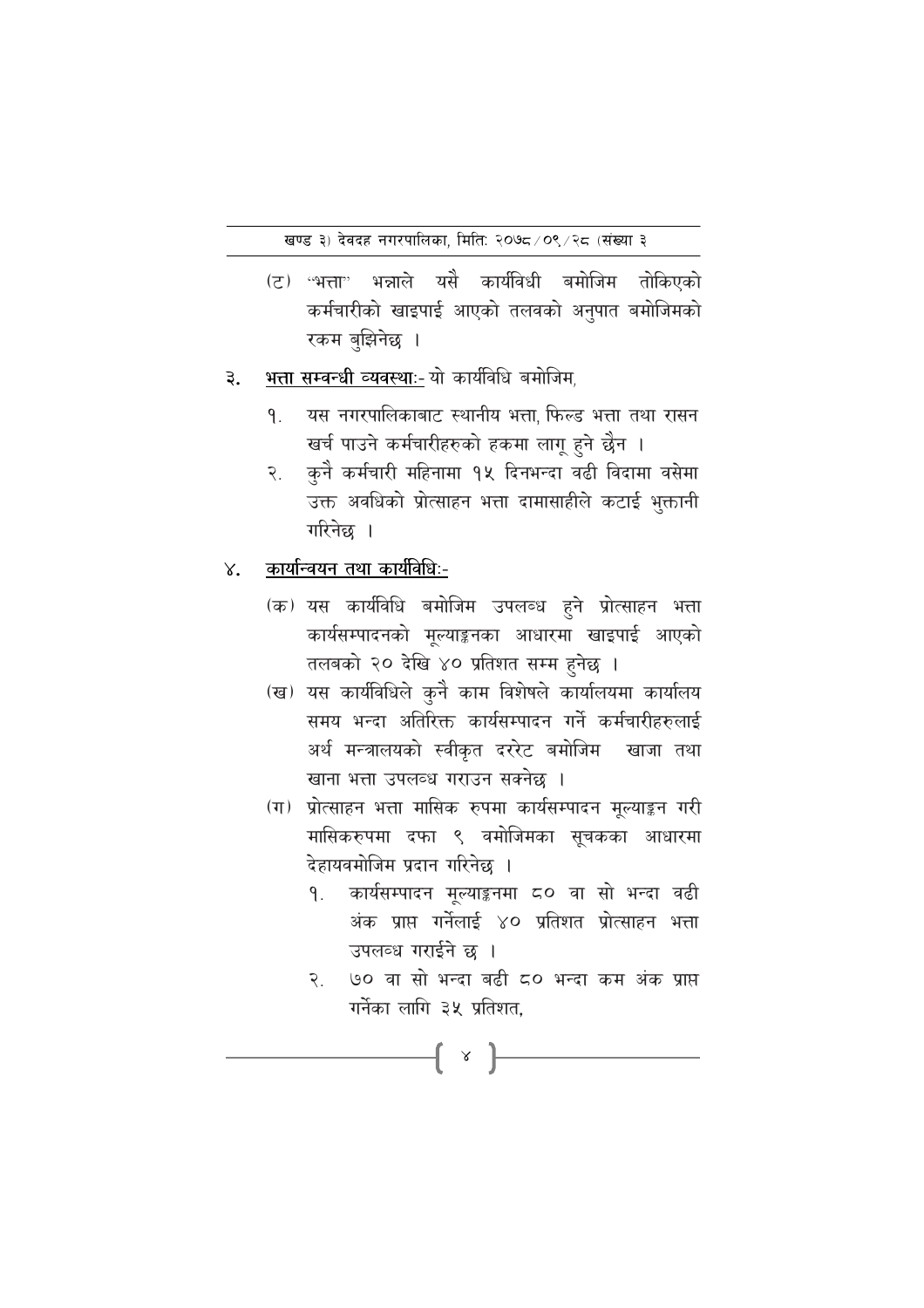- $\mathbf{B}$ ६० वा सो भन्दा बढी ७० भन्दा कम अंक प्राप्त गर्नेका लागि ३० प्रतिशत.
- ५० वा सो भन्दा बढी ६० भन्दा कम अंक प्राप्त  $X_{-}$ गर्नेका लागि २५ प्रतिशत र
- कार्यसम्पादनमा ५० प्रतिशत भन्दा कम अंक प्राप्त ५. गर्ने कर्मचारीलाई २० प्रतिशत प्रोत्साहन भत्ता उपलब्ध गराईने छ ।
- वित्तिय स्रोत व्यवस्थापनः- यस निर्देशिका बमोजिम प्रदान गरिने ५. प्रोत्साहन भत्ता नगरपालिकाले आफ्नो आन्तरिक स्रोतको आम्दानीबाट मात्र नगरसभावाट विनियोजित वजेटको परिधिभित्र रहि उपलब्ध गराउनु पर्नेछ ।
- <u>कार्यसम्पादनको मुल्यांकन सम्वन्धी व्यवस्थाः-</u> प्रोत्साहन भत्ता ६. उपलब्ध गराउने प्रयोजनार्थ सुपरिवेक्षण र पुनरावलोकनकर्ता देहाय वमोजिम हनेछ.
	- प्रोत्साहन भत्ता उपलब्ध गराउने प्रयोजनार्थ कार्य सम्पादन  $\mathsf{q}$ मुल्याङ्कन गर्नको लागि पाचौं तह सम्मका कर्मचारी, करारका कर्मचारी, श्रेणी विहिन कर्मचारीले अनुसूची १ बमोजिम उल्लेखित फारम र अधिकृत छैठौं वा सो भन्दा माथिल्लो तहका कर्मचारीको हकमा अनुसुची  $\mathcal{R}$ बमोजिमको उल्लेखित फारम भरी प्रत्येक महिनाको ५ गते भित्र सम्बन्धित सुपरिवेक्षकले सुपरिवेक्षण गरी प्रत्येक महिनाको ७ गते भित्र कर्मचारी प्रशासन शाखामा पेश गर्नु पर्नेछ ।
	- प्रमुख प्रशासकीय अधिकृतले अनुसूची २ मा उल्लेख भएको  $\widetilde{\mathcal{R}}$ . कार्यसम्पादन मूल्याङ्कनको फारम भर्नुपर्नेछ ।

{ x }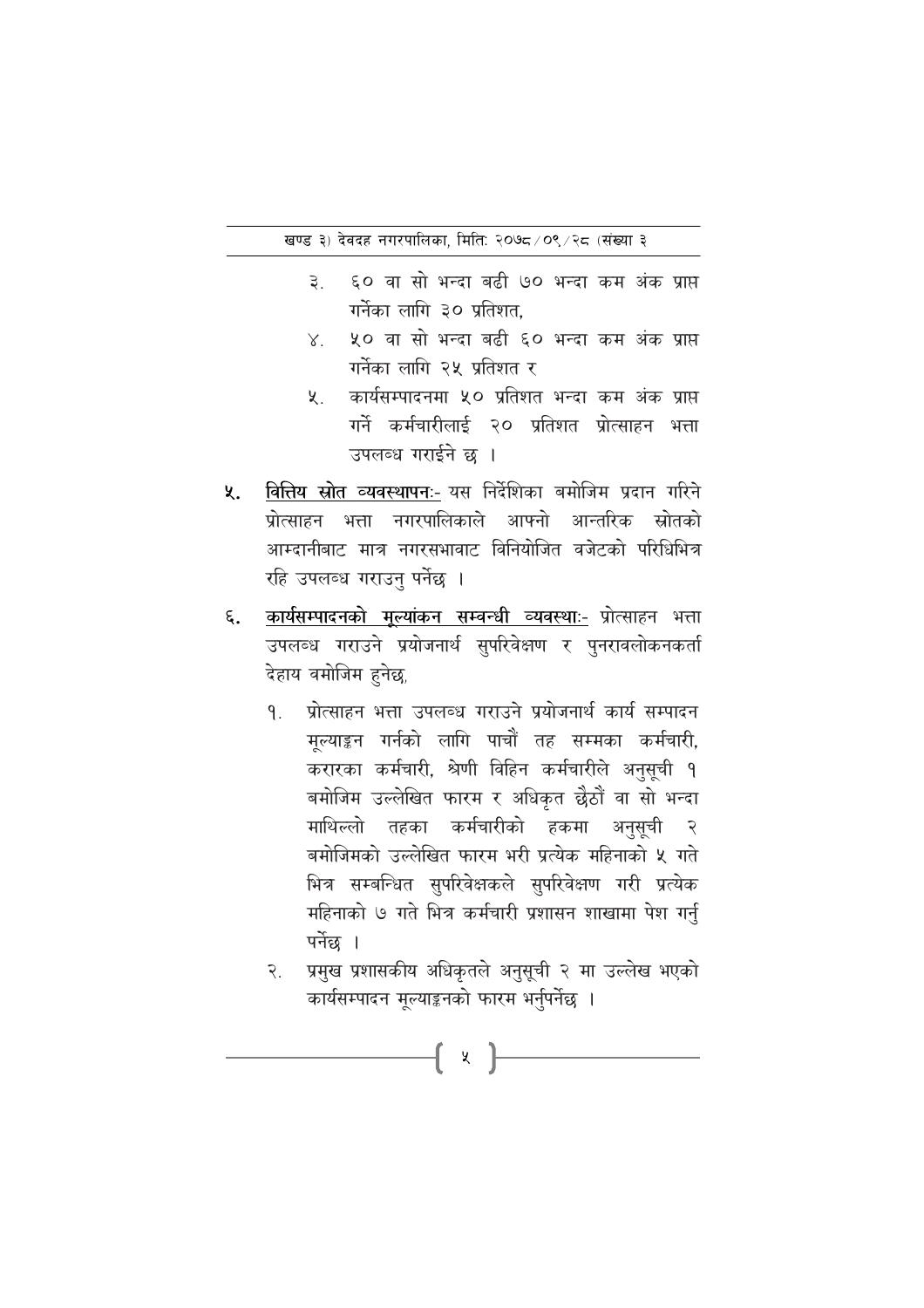- प्रमुख प्रशासकीय अधिकृतको कार्यसम्पादनको सुपरिवेक्षण  $\mathfrak{g}^{\mathfrak{g}}$ तथा पुनरावलोकन प्रमुख प्रशासकीय अधिकृत आफेैले गर्नेछ ।
- तोकिए वमोजिम कार्यसम्पादन मल्याङ्कन भए पश्चात  $X_{1}$ कर्मचारी प्रशासन शाखाले प्रत्येक महिनाको १५ गते भित्र अनुसुची ३ बमोजिमको विवरण भरि कार्यालय प्रमुखबाट प्रमाणित गराई आर्थिक प्रशासन शाखामा प्रेषित गर्नुपर्नेछ।
- यो कार्यविधि स्वीकृत हुन पूर्वको हकमा कार्यविधि स्वीकृत  $x_{1}$ भएको मितिले ७ दिन भित्र अनुसूचीमा उल्लेख भएको ढाँचामा फाराम भरी सुपरिवेक्षक समक्ष पेश गरे पश्चात एक पटकको लागि सोही आ.व. को श्रावण देखिको प्रोत्साहन भत्ता उपलब्ध गराउन बाधा पर्ने छैन ।
- आ.व. को अन्तिम अषाढ महिनाको लागि प्रोत्साहन भत्ता ٤. उपलब्ध गराउने प्रयोजनार्थ कार्य सम्पादन मल्याङ्कन गर्नको लागि पाचौं तह सम्मका कर्मचारी, करारका कर्मचारी, श्रेणी विहिन कर्मचारीले अनुसूची १ बमोजिम उल्लेखित फारम र अधिकृत छैठौं वा सो भन्दा माथिल्लो तहका कर्मचारीको हकमा अनुसुची २ बमोजिमको उल्लेखित फारम भरी सो महिनाको २० गते भित्र सम्बन्धित सुपरिवेक्षकलाई बुझाउने र सुपरिवेक्षकले सुपरिवेक्षण गरी सोही महिनाको २२ गते भित्र कर्मचारी प्रशासन शाखामा पेश गर्ने र कर्मचारी प्रशासन शाखाले उक्त महिनाको २५ गते भित्र अनुसूची ३ बमोजिमको विवरण भरी कार्यलय प्रमुखबाट प्रमाणित गराई आर्थिक प्रशासन शाखामा प्रेषित गर्न बाधा पर्ने छैन ।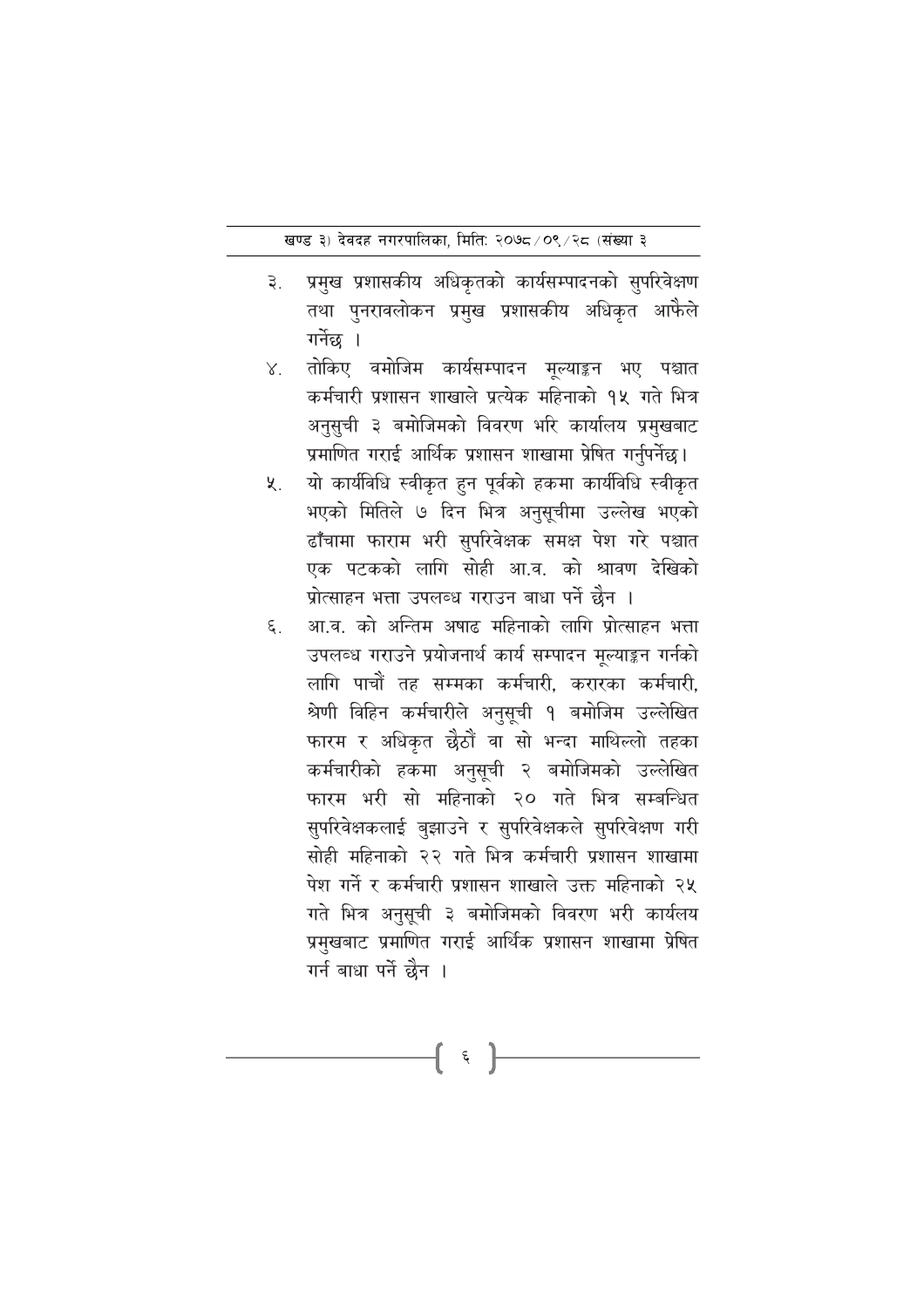- यो कार्यविधि बमोजिमको अनुसूची फाराम समयमा नभरेको  $\Theta$ खण्डमा प्रोत्साहन भत्ता उपलब्ध गराइने छैन ।
- स्थानीय प्रोत्साहन सविधा दाबी गर्न नपाइने:- देहायका अवस्थामा ७. स्थानीय प्रोत्साहन सुविधा दावी गर्न पाइने छैनः-
	- एक महिनामा १५ दिन भन्दा बढी विदा लिएमा तर ५ ۹. दिन भन्दा बढी १५ दिनसम्म बिदा लिएमा हाजिर भएको अवधिको दामासाहीले प्रदान गरिनेछ ।
	- कार्यसम्पादन सन्तोषजनक नदेखिएमा⁄ सेवाग्राहीबाट पटक  $\widetilde{\mathcal{R}}$ . पटक गुनासो आएमा
	- बिना जानकारी कार्यालयमा ५ दिन भन्दा बढी गयल ३. भएमा
	- यस नगरपालिकाबाट अन्यत्र काज खटिइ गएको अवस्थामा  $X_{1}$

#### कार्यसम्पादन प्रतिवेदन उपर निवेदन तथा छानविनःζ.

- (१) कुनै कर्मचारीको कार्यसम्पादन सम्पादन सन्तोषजनक नभएको भनि प्राप्त भएको प्रतिवेदन उपर सम्बन्धित कर्मचारीलाई चित्त नबुझेमा निजले प्रमुख प्रशासकीय अधिकृत समक्ष निवेदन दिन सक्नेछ ।
- (२) उपदफा १ बमोजिम निवेदन परेमा छानविन गरी अन्तिम निर्णय दिन देहाय बमोजिमको समिति रहनेछ ।

प्रमुख प्रशासकीय अधिकृत - संयोजक आर्थिक प्रशासन शाखा प्रमुख - सदस्य प्रशासन शाखा प्रमुख कि - सदस्य सचिव

 $\mathsf{G}$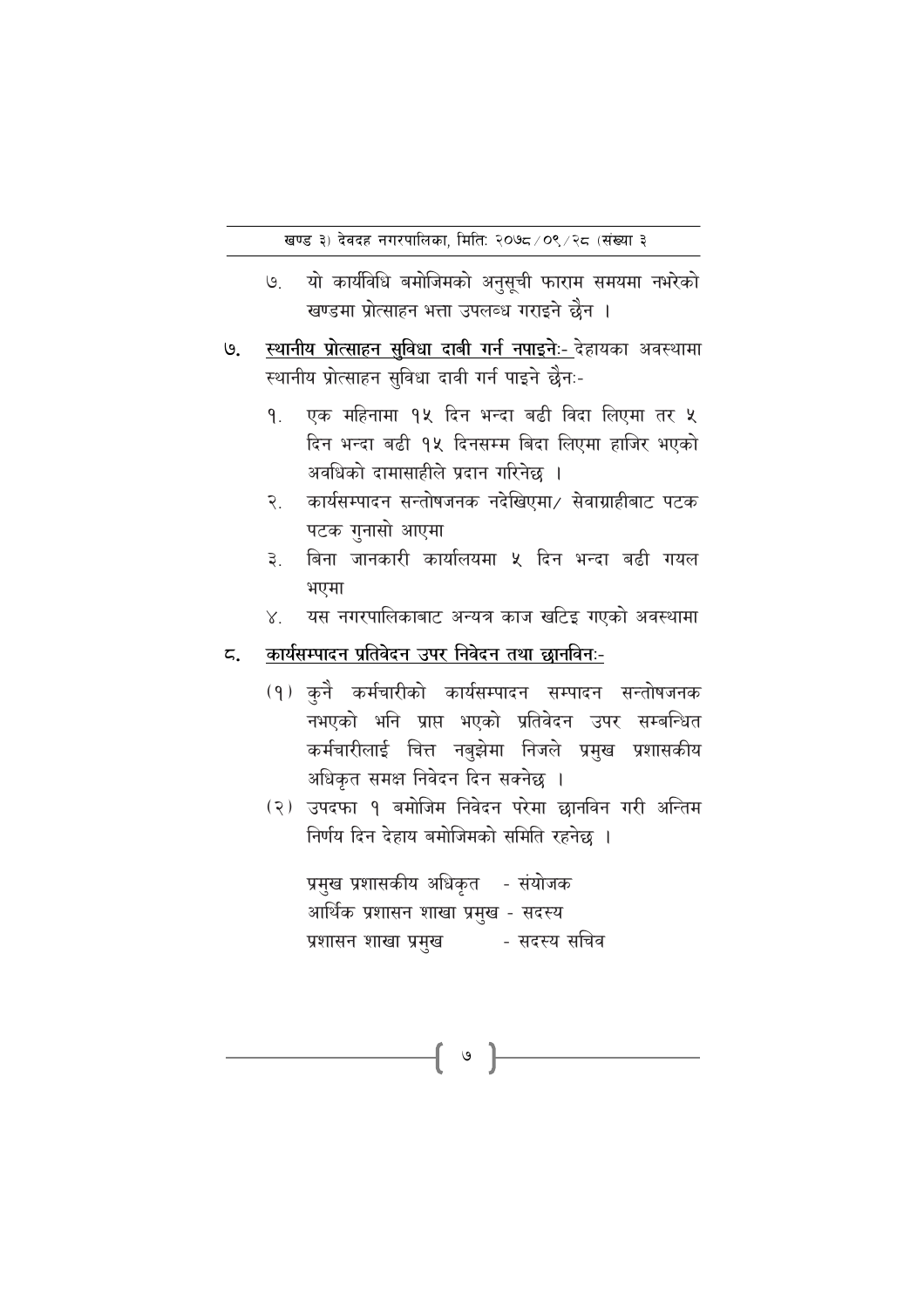- (३) उपदफा २ बमोजिमको गठित समितिको बैठकमा आवश्यकता अनुसार सम्बन्धित सुपरिवेक्षकलाई आमन्त्रण गरिनेछ ।
- कार्यसम्पादन मुल्यांनका मापदण्ड र अंकभार सम्वन्धी व्यवस्थाः- $\mathcal{S}_{\bullet}$ नगरपालिकाका कर्मचारीहरुको लागि कार्यसम्पादनमा आधारित प्रोत्साहन भत्ता उपलब्ध गराउने प्रयोजनार्थ देहाय वमोजिमको मापदण्डको आधारमा अंकभार कायम गरिएको छ ।

| क.सं. | मापदण्डहरु      | अंकभार | सूचकहरु                             |                                     |  |
|-------|-----------------|--------|-------------------------------------|-------------------------------------|--|
| ۹.    | अतिरिक्त<br>समय | २५     |                                     | कार्यालयको समयको अतिरिक्त मासिक     |  |
|       | काम गरे वापत    |        |                                     | २५ घण्टा वा सो भन्दा अतिरिक्त समय   |  |
|       |                 |        |                                     | काम गरेमा २५ अंक                    |  |
|       |                 |        |                                     | २० घण्टा वा सो भन्दा बढी २५         |  |
|       |                 |        | घण्टा भन्दा कम वापत २० अंक          |                                     |  |
|       |                 |        |                                     | १५ घण्टा वा सो भन्दा बढी २०         |  |
|       |                 |        |                                     | घण्टा भन्दा कम वापत १५ अंक          |  |
|       |                 |        |                                     | १० घण्टा वा सो भन्दा बढी १५         |  |
|       |                 |        |                                     | घण्टा भन्दा कम वापत १० अंक          |  |
|       |                 |        |                                     | ५ घण्टा वा सो भन्दा बढी १० घण्टा    |  |
|       |                 |        |                                     | भन्दा कम वापत ५ अंक                 |  |
|       |                 |        | ५ घण्टा भन्दा कम वापत अंक गणना      |                                     |  |
|       |                 |        | हुने छैन ।                          |                                     |  |
|       |                 |        | कुनै विशेष कामको लागि कुनै कर्मचारी |                                     |  |
|       |                 |        | मासिक २५ घण्टा भन्दा<br>अतिरिक्त    |                                     |  |
|       |                 |        |                                     | समय खटिएमा र बजेटको व्यवस्था        |  |
|       |                 |        |                                     | भएमा नगरपालिकाले अतिरिक्त समय       |  |
|       |                 |        |                                     | भत्ता उपलब्ध गराउन सकिनेछ ।         |  |
| २.    | कर्मचारीलाई     | 92     |                                     | तोकिएको जिम्मेवारी समयसिमा भित्र    |  |
|       | तोकिएको         |        |                                     | पुरा गरेको ।                        |  |
|       | जिम्मेवारी      |        |                                     | कार्यालयवाट प्राप्त कार्ययोजना<br>र |  |
|       | सम्पादित कामको  |        |                                     | कार्यविवरण अनुसार काम गरेको ।       |  |
|       |                 |        |                                     |                                     |  |
| ζ     |                 |        |                                     |                                     |  |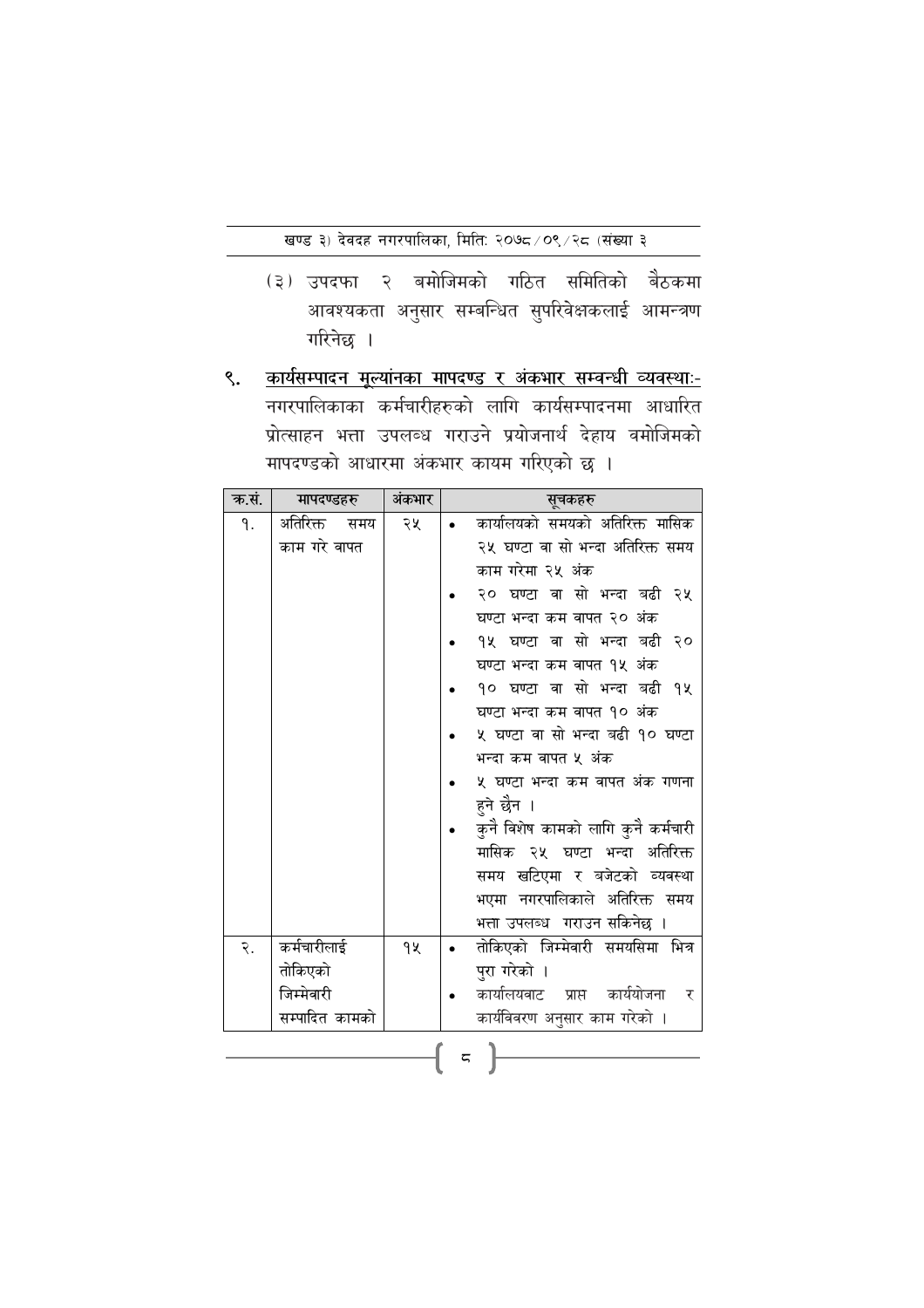| क.सं. | मापदण्डहरु     | अंकभार            | सूचकहरु                                                               |  |  |
|-------|----------------|-------------------|-----------------------------------------------------------------------|--|--|
|       | स्तर र प्रतिफल |                   | शाखासँग<br>सम्वन्धित ऐन, कानून,                                       |  |  |
|       |                |                   | कार्यविधी निर्माणमा सहयोग र समन्वय                                    |  |  |
|       |                |                   | गरेको ।                                                               |  |  |
| ३.    | कार्यालयले     | $\mathsf{q}\circ$ | स्थानीय तहको आवश्यकता अनुसारका                                        |  |  |
|       | हासिल<br>गरेको |                   | ऐन, कानून, कार्यविधीहरु समयमै तयार                                    |  |  |
|       | लक्ष्य         |                   | भएका ।                                                                |  |  |
|       |                |                   | वार्षिक वजेट नीति तथा कार्यकम                                         |  |  |
|       |                |                   | वमोजिम<br>कार्यतालिका<br>अनुसार                                       |  |  |
|       |                |                   | योजनाहरु कार्यान्वयन भएको                                             |  |  |
|       |                |                   | कार्यपालिका<br>वैठकका निर्णयहरु                                       |  |  |
|       |                |                   | सम्वन्धित शाखाबाट कार्यान्वयनमा                                       |  |  |
|       |                |                   | देखाएको अग्रसरता ।                                                    |  |  |
|       |                |                   | सम्पूर्ण<br>कार्यहरु कम्प्युटराईज                                     |  |  |
|       |                |                   | प्रविधिवाट सम्पन्न भएको ।                                             |  |  |
|       |                |                   | नागरिक वडापत्र, गुनासो सुनुवाई,<br>विद्युतीय हाजिरी, सूचनाको हक जस्ता |  |  |
|       |                |                   | सुशासनका ओजारहरु कार्यान्वयनमा                                        |  |  |
|       |                |                   | आएको ।                                                                |  |  |
|       |                |                   | संघीय सरकारले माग गरेका विवरणहरु                                      |  |  |
|       |                |                   | समयमै उपलव्ध गराएको ।                                                 |  |  |
| γ.    | अभिलेख         | $\mathsf{q}\circ$ | नगर कार्यपालिका/नगरसभा<br>एवं                                         |  |  |
|       | व्यवस्थापन     |                   | नगरपालिकाका महत्वपूर्ण निर्णयहरु                                      |  |  |
|       | सम्बन्धी कार्य |                   | कार्यालयको वेभसाईटमा राखिएको/                                         |  |  |
|       |                |                   | राखको लागि सूचना प्रविधी शाखामा                                       |  |  |
|       |                |                   | सूचना प्रेषित भएको ।                                                  |  |  |
|       |                |                   | सम्बन्धित<br>विवरणहरु<br>शाखागत                                       |  |  |
|       |                |                   | व्यवस्थित फाईलिङ तथा कम्प्युटराईज                                     |  |  |
|       |                |                   | भएको ।                                                                |  |  |
|       |                |                   | शाखागत विवरणहरु आवश्यकता परेको                                        |  |  |
|       |                |                   | समयमा उपलब्ध भएको ।                                                   |  |  |
|       |                |                   | निकायवाट प्राप्त<br>निर्देशन<br>तालुक<br>र                            |  |  |
|       |                |                   |                                                                       |  |  |
|       |                |                   | ९                                                                     |  |  |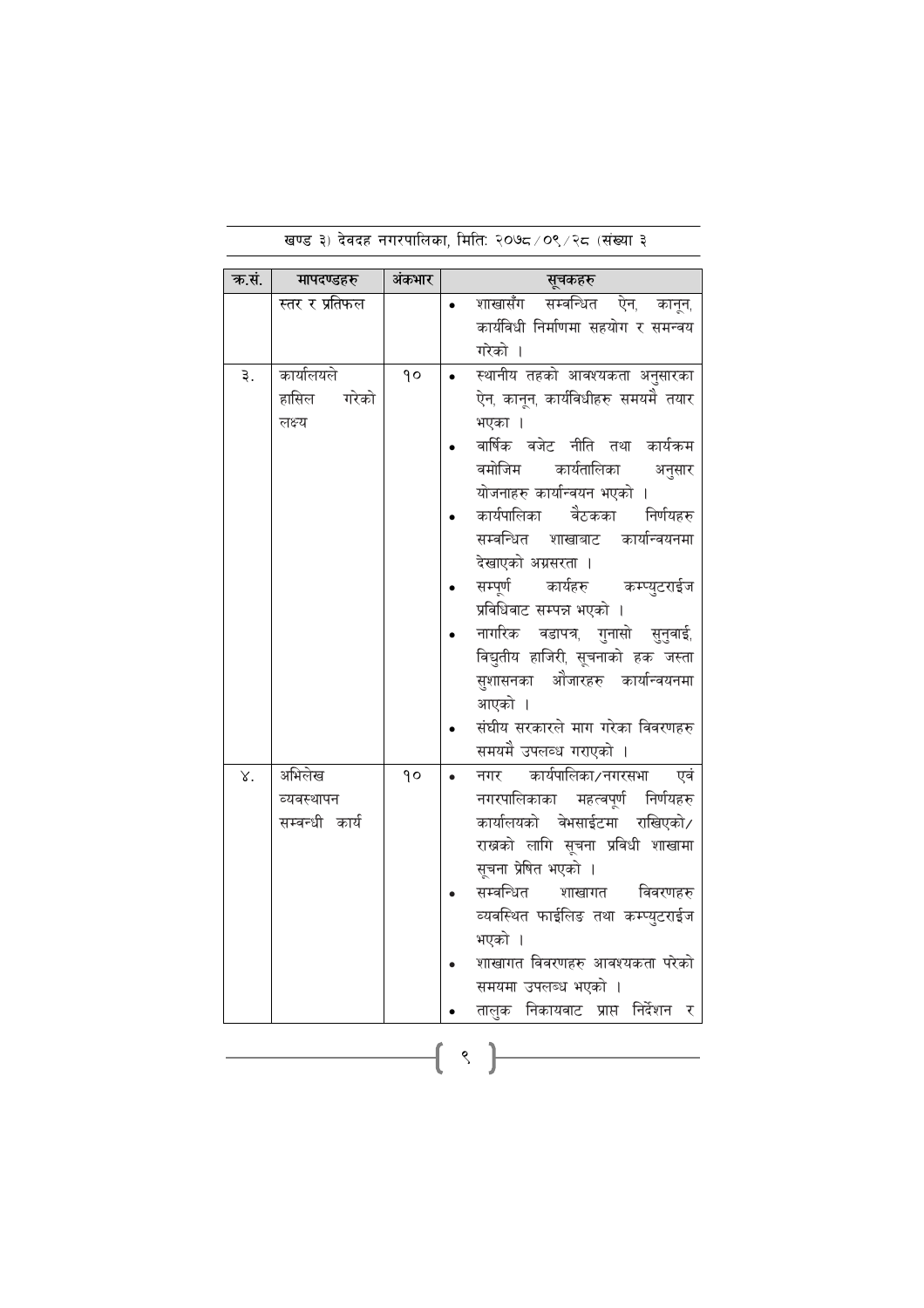| क.सं. | मापदण्डहरु       | अंकभार | सूचकहरु                                |  |  |  |  |
|-------|------------------|--------|----------------------------------------|--|--|--|--|
|       |                  |        | परिपत्रहरु सम्बन्धित फाटमा सुरक्षित    |  |  |  |  |
|       |                  |        | रहेको तथा आवश्यकता अनुसार परिपत्र      |  |  |  |  |
|       |                  |        | समेत भएको ।                            |  |  |  |  |
| ५.    | हाजिरी,          | qο     | कार्यालयमा समयमै उपस्थित भएको,         |  |  |  |  |
|       | नियमितता<br>र    |        | केही कारणवस ढीला हुने भएमा             |  |  |  |  |
|       | समयपालन          |        | प्रशासन शाखा र सम्वन्धित शाखा          |  |  |  |  |
|       |                  |        | प्रमुखलाई जानकारी गराउने गरेको ।       |  |  |  |  |
|       |                  |        | हाजिरी रजिष्टर र विद्युतीय हाजिरी      |  |  |  |  |
|       |                  |        | दुवैमा हाजिरी अद्यावधिक रहेको ।        |  |  |  |  |
|       |                  |        | जिम्मेवार पदाधिकारीबाट अनुगमन हुदाँ    |  |  |  |  |
|       |                  |        | सो सम्वन्धमा कुनै कैफियत र कमि         |  |  |  |  |
|       |                  |        | कमजोरी नपाईएको ।                       |  |  |  |  |
|       |                  |        | पूर्व स्वीकृति गराई विदामा वसेको तथा   |  |  |  |  |
|       |                  |        | सोको जानकारी सम्वन्धित शाखा र          |  |  |  |  |
|       |                  |        | प्रशासनमा समेत रहेको ।                 |  |  |  |  |
|       |                  |        | कार्यालय समयमा वाहिर निस्कनु परेमा     |  |  |  |  |
|       |                  |        | सम्वन्धित स्थानमा स्वीकृति लिई         |  |  |  |  |
|       |                  |        | लगवुक भरेर मात्र निस्कने गरेको ।       |  |  |  |  |
|       |                  |        | (नियमित समयमा उपस्थित हुने र कार्यालय  |  |  |  |  |
|       |                  |        | ननिस्कने कर्मचारीलाई<br>वाहिर<br>समयमा |  |  |  |  |
|       |                  |        | प्राथमिकता दिई अंक प्रदान गरिने छ ।)   |  |  |  |  |
| ٤.    | अनुशासन,         | ٩o     | कर्मचारीहरुले पालना गनुपर्ने सम्पूर्ण  |  |  |  |  |
|       | आचरण,            |        | आचरणहरु पालना भएको ।                   |  |  |  |  |
|       | सेवाग्राहीमैत्री |        | सेवाग्राहीहरु प्रति नम्र व्यवहार सहित  |  |  |  |  |
|       | व्यवहार          |        | मुस्कान सहित सेवा प्रदान भएको ।        |  |  |  |  |
|       |                  |        | सामाजिक न्यायको आधारमा सेवा प्रदान     |  |  |  |  |
|       |                  |        | भएको ।                                 |  |  |  |  |
|       |                  |        | मर्यादाक्रम अनुसार माथिल्लो तहको       |  |  |  |  |
|       |                  |        | कर्मचारी र जनप्रतिनिधी प्रति<br>आदर    |  |  |  |  |
|       |                  |        | तथा जुनियर प्रति Response गर्ने        |  |  |  |  |
|       |                  |        | गरेको .                                |  |  |  |  |
|       |                  |        |                                        |  |  |  |  |
|       | 90               |        |                                        |  |  |  |  |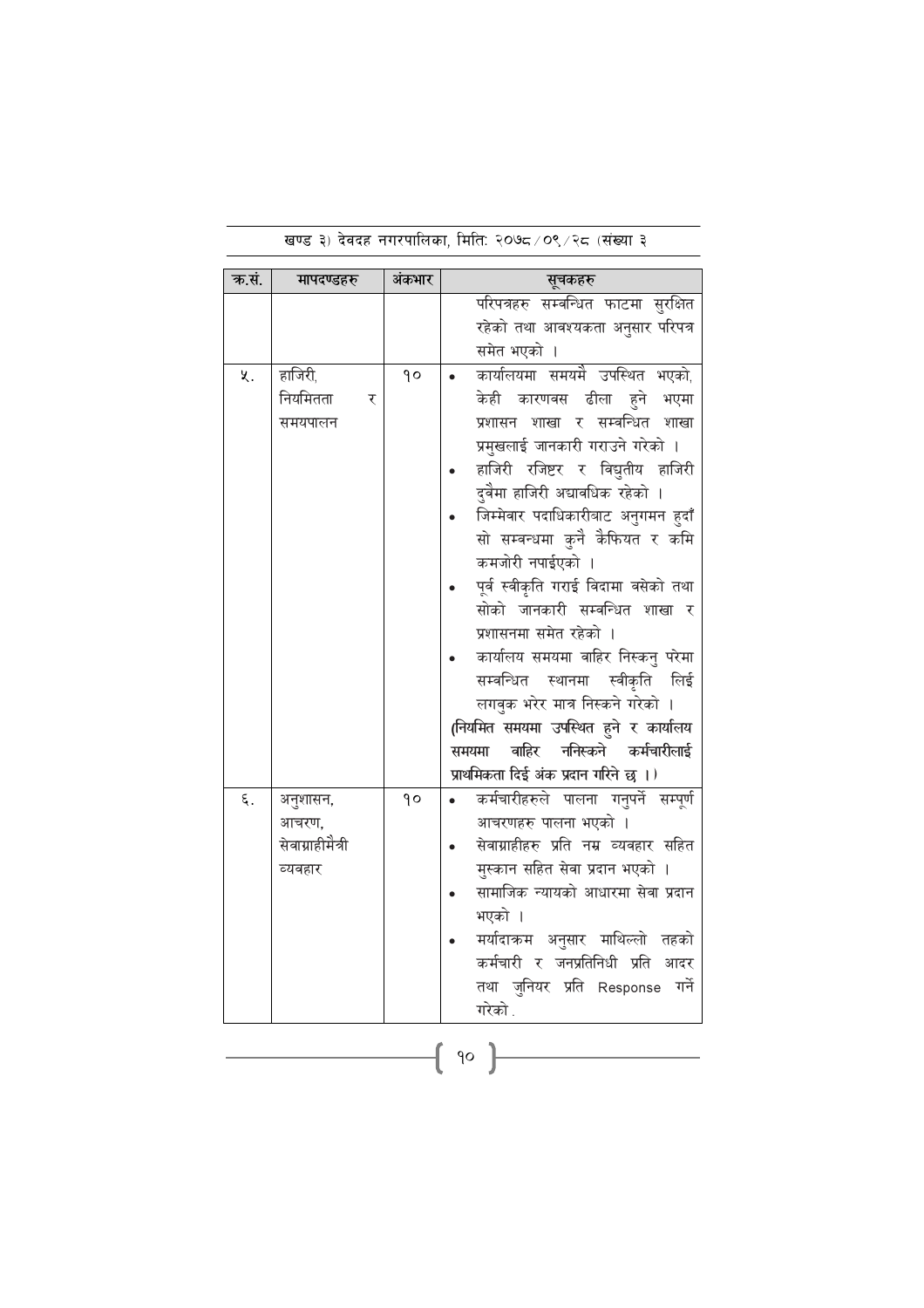| क.सं. | मापदण्डहरु       | अंकभार | सूचकहरु                                   |
|-------|------------------|--------|-------------------------------------------|
|       |                  |        | कार्यालयमा नियमित रुपमा कार्यालय          |
|       |                  |        | पोशाकमा उपस्थित भएको ।                    |
| ७.    | सेवाग्राहीहरुबाट | ৼ      | सेवाग्राहीवाट सम्वन्धित कर्मचारीका        |
|       | सम्बन्धित        |        | सम्बन्धमा पटक पटक<br>गुनासाहरु            |
|       | कर्मचारीप्रति    |        | नआएको ।                                   |
|       | आएको गुनासो र    |        |                                           |
|       | उज़ुरी           |        |                                           |
| ζ.    | शाखागत           | ۹o     | प्रतिवेदन<br>शाखागत<br>समयमा<br>र<br>पत्र |
|       | प्रतिवेदन<br>र   |        | व्यवहार गरेको ।                           |
|       | पत्रव्यवहार      |        |                                           |
| ९.    | र<br>समन्वय      | ৼ      | सबै<br>शाखा<br>अन्य<br>लगायत              |
|       | सहयोगी भावना     |        | कर्मचारीहरुसँग समन्व्य गरि सहयोगी         |
|       |                  |        | भावनाका साथै कार्य गरेको ।                |

खण्ड ३) देवदह नगरपालिका, मिति: २०७८/०९/२८ (संख्या ३

- १०. संशोधन तथा परिमार्जनः- देवदह नगरपालिकाको प्रोत्साहन भत्ता निर्देशिकालाई थप प्रभावकारी बनाउन आवश्यकता अनुसार नगरकार्यपालिकाबाट संशोधन तथा परिमार्जन गर्न सकिनेछ ।
- 99. वचाउँ तथा खारेजी:- यस कार्यविधिमा व्यवस्था भएका कुराहरुको हकमा स्थानीय सरकार सञ्चालन ऐन, २०७४, स्थानीय निकाय आर्थिक प्रशासन सम्बन्धी नियमावली, २०६४ तथा अन्य प्रचलित कानुनसंग बाझिएको हकमा बाझिएको हदसम्म स्वतः खारेज हुनेछ ।

 $\{ \begin{array}{c} 99 \end{array} \}$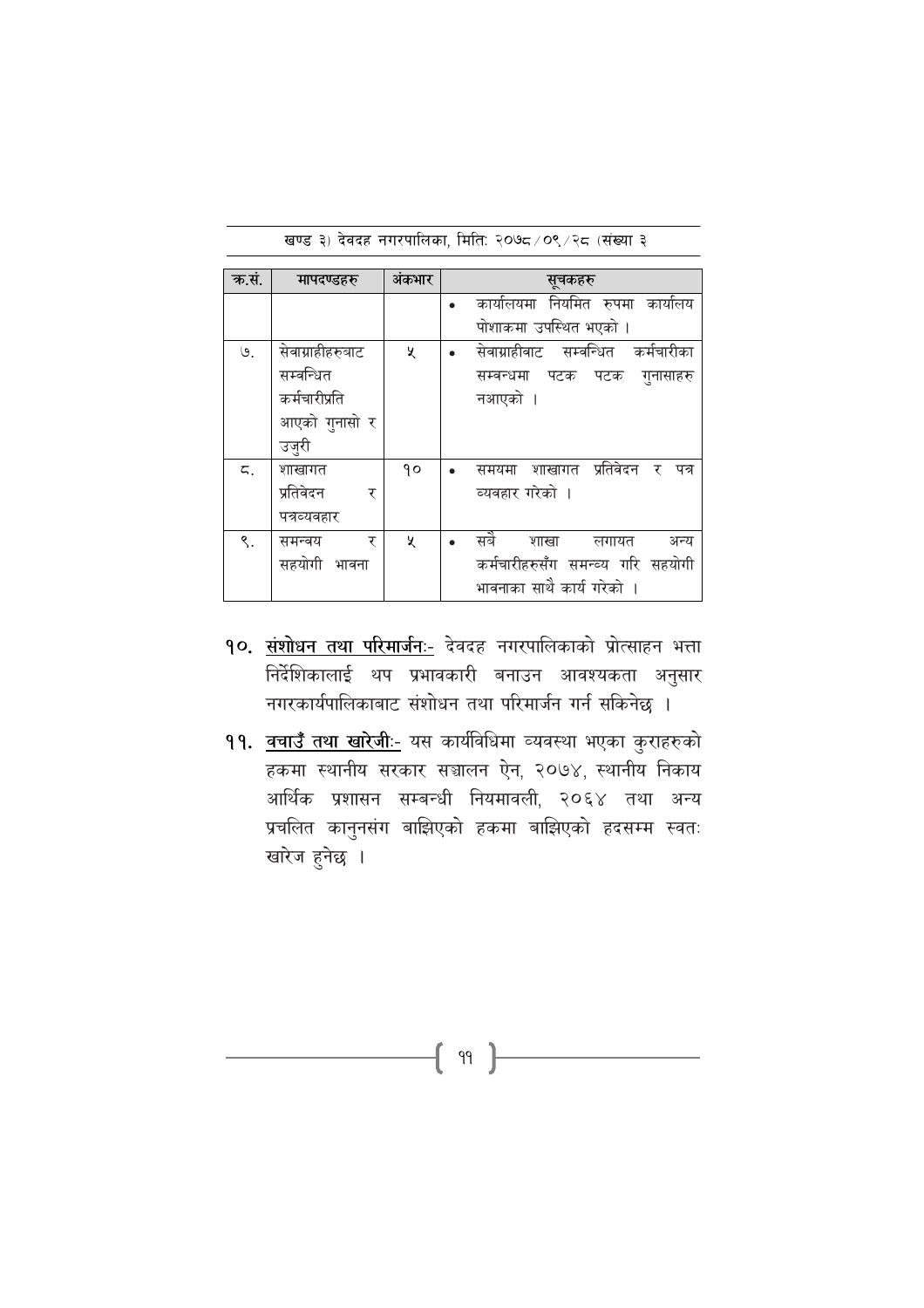## अनुसुची—१<br>(दफा ६ संग सम्बन्धित) कर्मचारीहरुको लागि कार्यसम्पादन मूल्याङ्कन फारम (पाचौं तहसम्मका कर्मचारी, करारका कर्मचारी तथा श्रेणी विहिन कर्मचारीका लागि)

|    | कर्मचारीको नाम, थरः        | पदः   |                |                 |      |
|----|----------------------------|-------|----------------|-----------------|------|
|    | कार्यालयको नामः            |       | अवधीः          |                 |      |
| क. | मापदण्डहरु                 | भारित | सुपरिवेक्षकबाट | पुनरावलोकनकर्ता | ओेषत |
| स. |                            | अंक   | प्राप्त अंक    | बाट प्राप्त अंक | अंक  |
| ۹. | अतिरिक्त समय काम गरे       | २५    |                |                 |      |
|    | वापत                       |       |                |                 |      |
| २. | कर्मचारीलाई तोकिएको        | 9X    |                |                 |      |
|    | जिम्मेवारी सम्पादित        |       |                |                 |      |
|    | कामको स्तर र प्रतिफल       |       |                |                 |      |
| ३. | कार्यालयले हासिल गरेको     | qο    |                |                 |      |
|    | लक्ष्य                     |       |                |                 |      |
| γ. | अभिलेख व्यवस्थापन          | 90    |                |                 |      |
|    | सम्वन्धी कार्य             |       |                |                 |      |
| ५. | हाजिरी, नियमितता र         | 90    |                |                 |      |
|    | समयपालन                    |       |                |                 |      |
| ξ. | अनुशासन, आचरण,             | ۹o    |                |                 |      |
|    | सेवाग्राहीमैत्री व्यवहार   |       |                |                 |      |
| ७. | सेवाग्राहीहरुबाट सम्वन्धित | Ă.    |                |                 |      |
|    | कर्मचारीप्रति आएको         |       |                |                 |      |
|    | गुनासो र उजुरी             |       |                |                 |      |
| ζ. | शाखागत प्रतिवेदन र         | ۹o    |                |                 |      |
|    | पत्रव्यवहार                |       |                |                 |      |
| ९. | समन्वय र सहयोगी            | X     |                |                 |      |
|    | भावना                      |       |                |                 |      |
|    | जम्मा                      | 900   |                |                 |      |

 $\{ \begin{array}{c} \text{if } x \end{array} \}$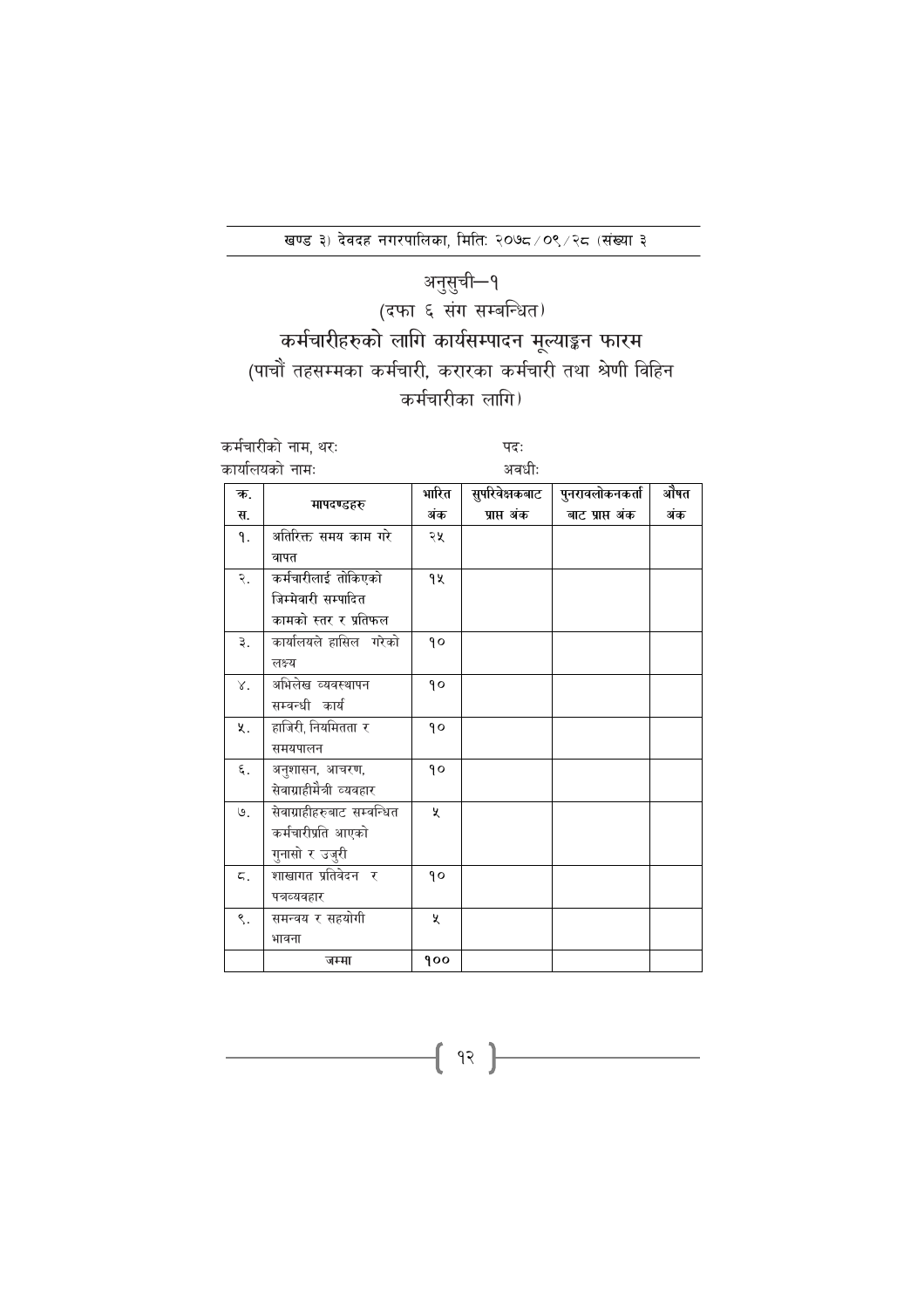माथि उल्लेख गरेका कामको विवरणहरु साँँचो हो झुटा ठहरे सहुला<br>वुझाउला भनि सहिछाप गर्ने (सम्वन्धित कर्मचारीको) दस्तखतः

| सुपरिवेक्षकको | पुनरावलोकनकर्ताको         |
|---------------|---------------------------|
| दस्तखतः       | <i>दस्त</i> खतः           |
| (शाखा प्रमुख) | (प्रमुख प्रशासकीय अधिकृत) |
| नामः          | नाम:                      |
| पदः           | पदः                       |
| मितिः         | मितिः                     |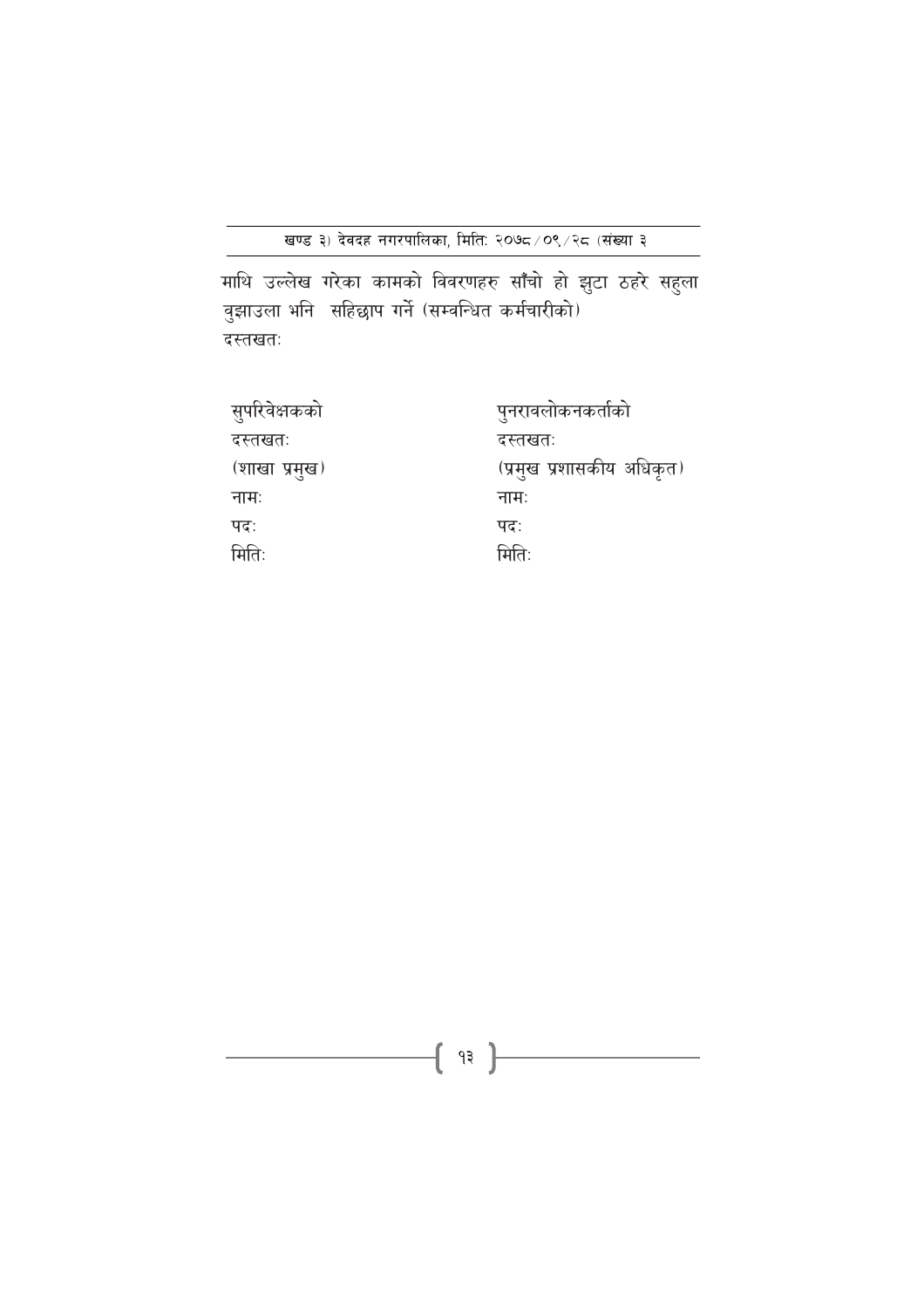## अनुसूची—२

## (दफा ६ संग सम्बन्धित)

## कर्मचारीहरुको लागि कार्यसम्पादन मुल्याङ्कन फारम

## (छैठौ तह देखि माथिका कर्मचारीका लागि)

कर्मचारीको नाम, थरः  $f_{\rm max}$ क

पदः अवधीः

| कायालयका |         |
|----------|---------|
|          | मापदण्ड |

| ऋ.  | मापदण्डहरु               | भारित   | सुपारवक्षक      | पुनरावलाकनकता   | आषत |
|-----|--------------------------|---------|-----------------|-----------------|-----|
| सं. |                          | अंक     | बाट प्राप्त अंक | बाट प्राप्त अंक | अंक |
| ٩.  | अतिरिक्त समय काम         | २५      |                 |                 |     |
|     | गरे वापत                 |         |                 |                 |     |
| २.  | कर्मचारीलाई              | 94      |                 |                 |     |
|     | तोकिएको जिम्मेवारी       |         |                 |                 |     |
|     | सम्पादित कामको स्तर      |         |                 |                 |     |
|     | र प्रतिफल                |         |                 |                 |     |
| ३.  | कार्यालयले हासिल         | $\circ$ |                 |                 |     |
|     | गरेको लक्ष्य             |         |                 |                 |     |
| γ.  | अभिलेख व्यवस्थापन        | $\circ$ |                 |                 |     |
|     | सम्बन्धी कार्य           |         |                 |                 |     |
| ५.  | हाजिरी, नियमितता र       | ۹o      |                 |                 |     |
|     | समयपालन                  |         |                 |                 |     |
| ξ.  | अनुशासन, आचरण,           | $\circ$ |                 |                 |     |
|     | सेवाग्राहीमैत्री व्यवहार |         |                 |                 |     |
| ७.  | सेवाग्राहीहरुबाट         | ৼ       |                 |                 |     |
|     | सम्वन्धित कर्मचारीप्रति  |         |                 |                 |     |
|     | आएको गुनासो र उजुरी      |         |                 |                 |     |
| ζ.  | शाखागत प्रतिवेदन र       | $\circ$ |                 |                 |     |
|     | पत्रव्यवहार              |         |                 |                 |     |
| ९.  | समन्वय र सहयोगी          | ৼ       |                 |                 |     |
|     | भावना                    |         |                 |                 |     |
|     | जम्मा                    | 900     |                 |                 |     |

 $\begin{array}{c} \begin{array}{c} \begin{array}{c} \end{array} \end{array}$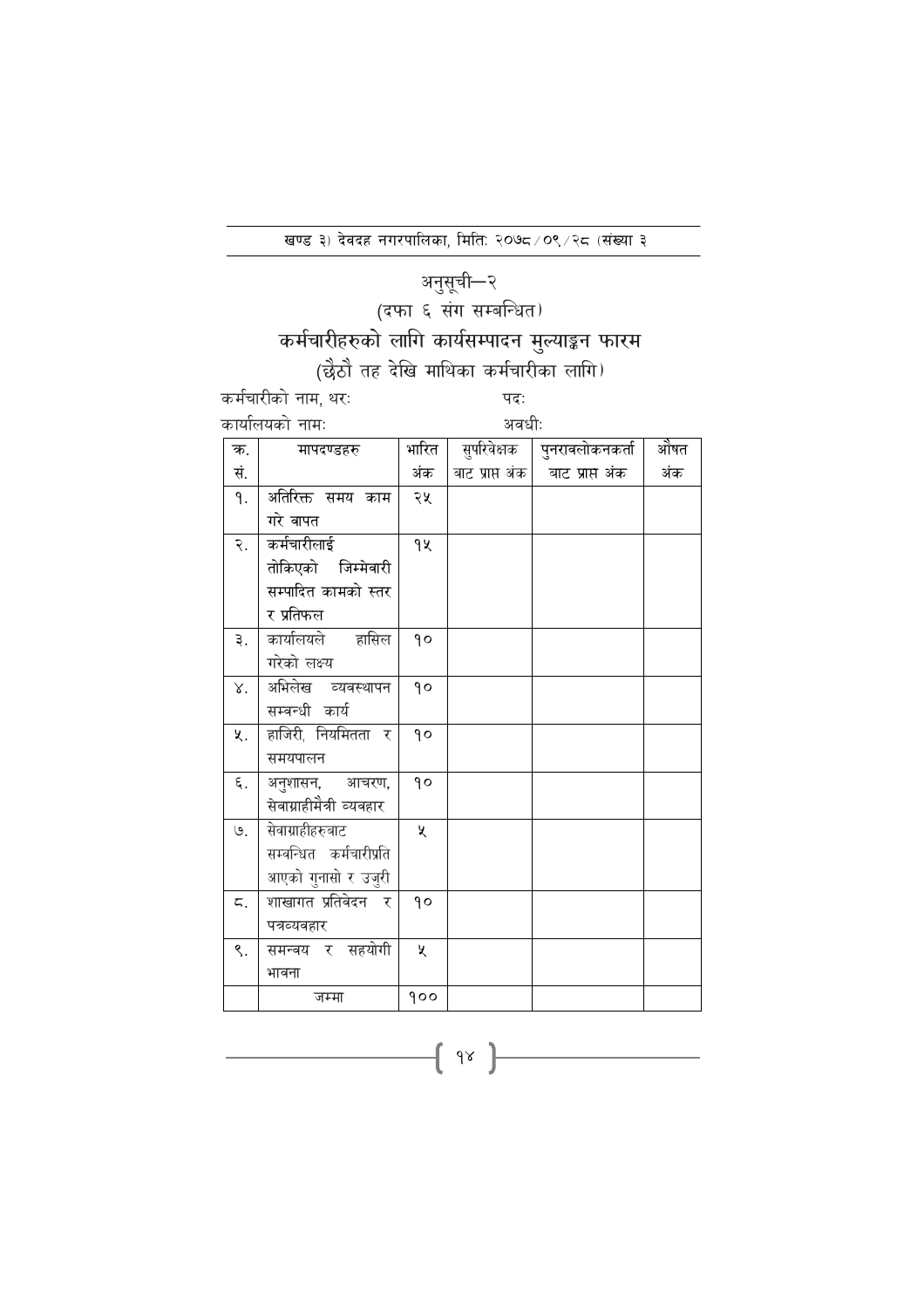माथि उल्लेख गरेका कामको विवरणहरु साँँचो हो झुटा ठहरे सहुला<br>वुझाउला भनि सहिछाप गर्ने (सम्वन्धित कर्मचारीको)

दस्तखतः

सुपरिवेक्षक तथा पुनरावलोकनकर्ताको दस्तखतः नामः पदः मितिः

{ 9X }